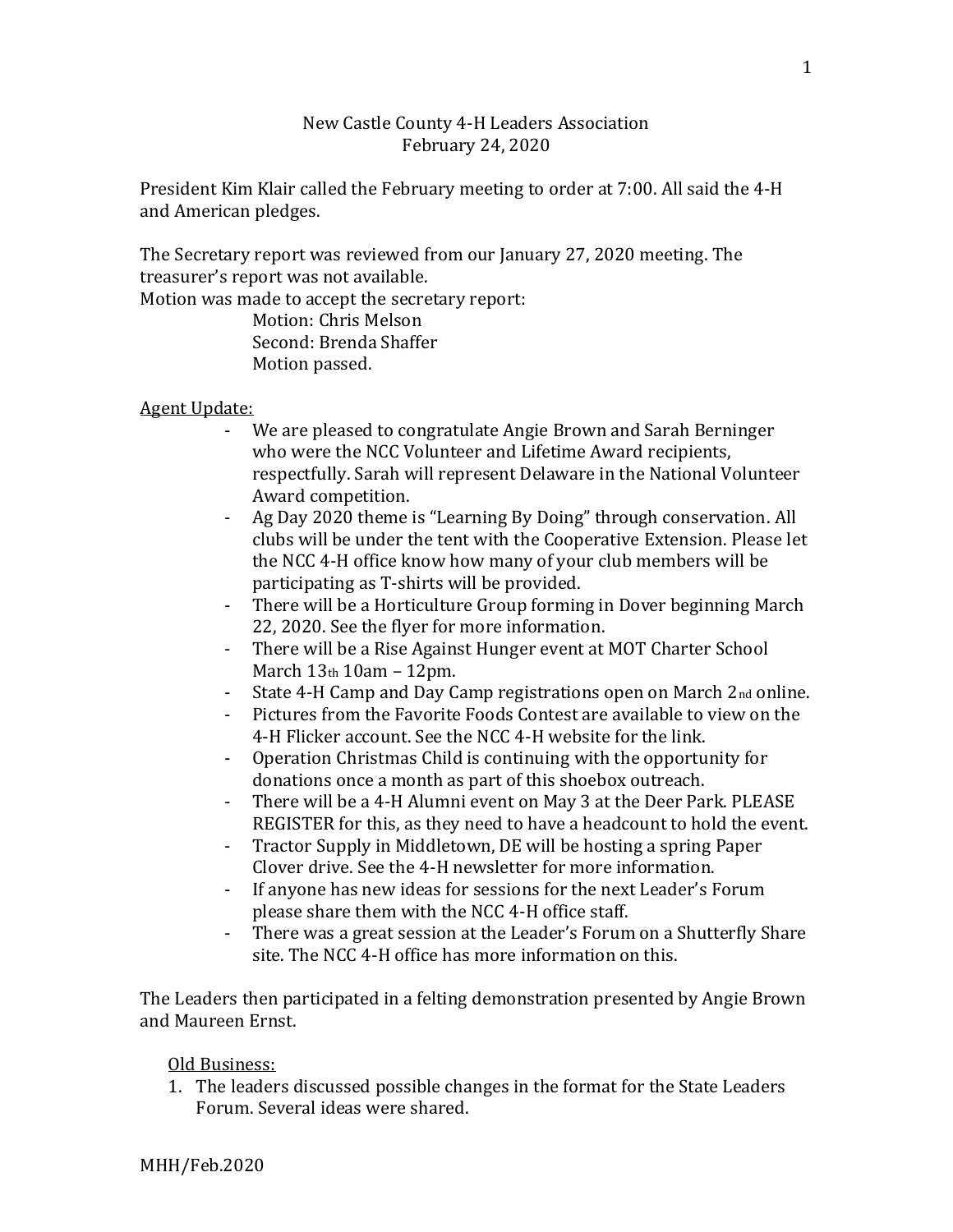- 2. There were 10 NCC 4-Hers went to the State Teen Council.
- 3. The NCC Links decided to hold a family Meet and Greet this spring at Lums Pond. Watch for information regarding date and time.
- 4. The National Healthy Living Summit was a great success. Betsy attended. Celebrity Chef Carla Hall, a former 4-Her was keynote.
- 5. Winter Workshops are all going well. There is still room in the upcoming Flower Arranging. Ozobots and Photography workshops were well received.
- 6. Camp Counselor (C3) training meeting was held. Twenty teens participated. There is still opportunity for more to join. See the newsletter for upcoming dates.

## New Business:

- 7. The National Photography Summit will be held on February 26 to March 1 in Washington, DC.
- 8. The Flower Arranging winter workshop will be held on February 29 from 10am-11am at Appoquinomink High School. There is still space to register.
- 9. On March 2nd, the State 4-H Camp and Day Camp registrations open online.
- 10. March 14 will be the State Horse Bowl competition at Lake Forest High School
- 11. Entries for the Jr. Duck Stamp contest are due by March 15.
- 12. The State Archery Championship will be held on March 21 in Kent County.
- 13. Mark you calendar for the NCC Exchange Group annual Spaghetti Dinner fundraiser on Saturday March 21, 2020 at Immanuel UMC in Townsend, DE from 5:00pm to 7:00pm.
- 14. There will be a Horticulture Group forming in Dover beginning March 22, 2020. See the flyer for more information.
- 15. Monday March 23 there will be the NCC Horticulture and Wildlife Judging Contests held at the NCC 4-H office from 4:00pm to 7:00pm
- 16. The next C3 camp counselor training will be held on March 24 at 6:30pm in the NCC 4-H office.
- 17. The first session of the NCC 4-H Demonstration Contest will be held on Thursday March 26 in the NCC 4-H office beginning at 6:00pm.
- 18. The NCC Younger Member Weekend will be held at Ashland Nature Center. Please see the newsletter for registration information.
- 19. Congratulations to Cole Simpson and Matt Trunfio will be attending National 4-H Conference in Washington, DC on March 28-April 2.
- 20. Brenda Shaffer alerted the leaders to the upcoming Ag Day 2020 to be held on Saturday April 25.

Sharing:

- Sarah Berninger shared about an Egg Drop activity that the St. Anne's club recently completed.
- Jenny Trunfio shared more updates on activities from the National STEM Lab available for clubs to use. These can be accessed from the National 4-H Council website.